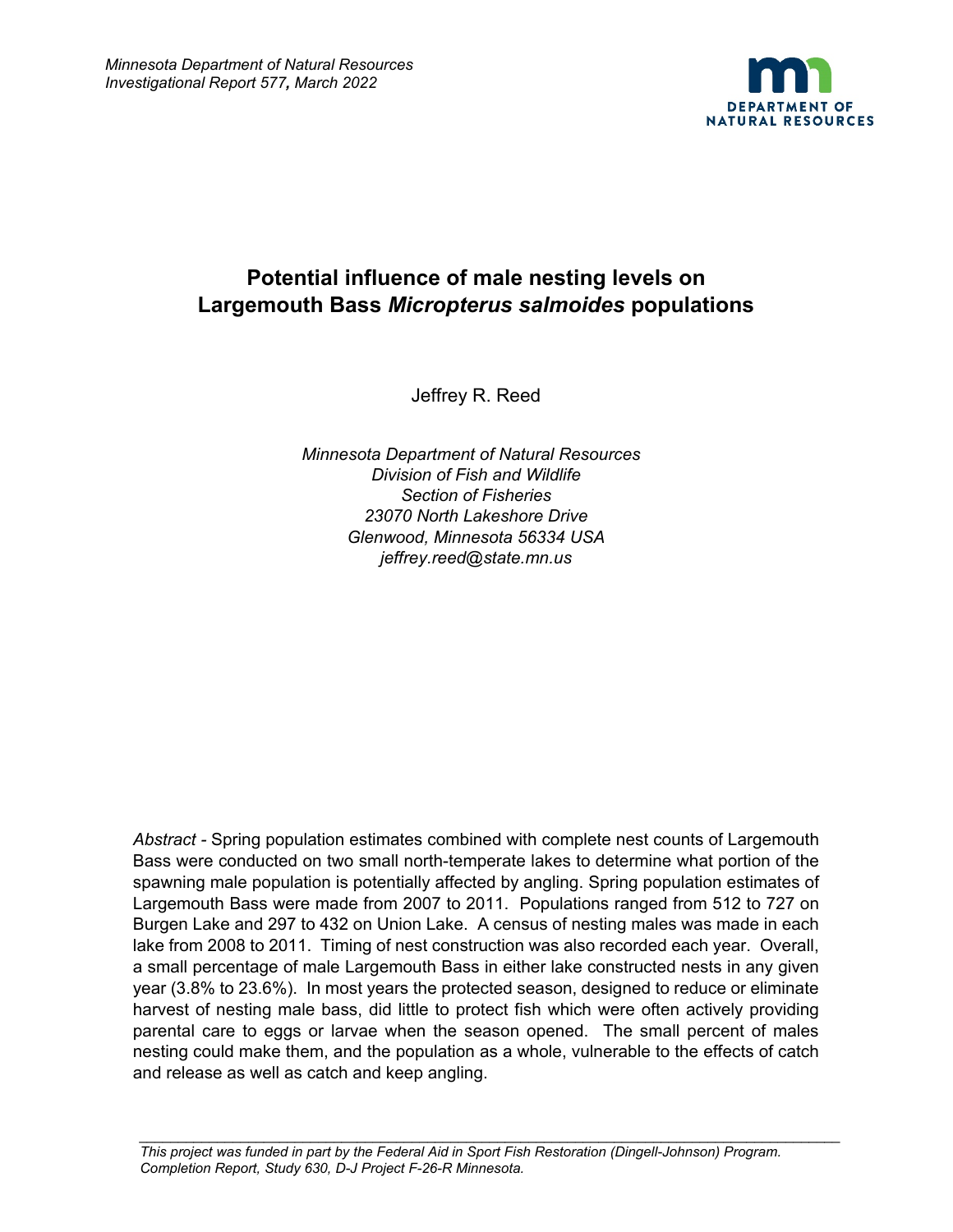#### **INTRODUCTION**

Largemouth Bass *Micropterus salmoides* are the most popular sport fish in North America, and 5<sup>th</sup> among Minnesota anglers (USFWS 2014). Due to their popularity among anglers, research directed at evaluating traditional management strategies as well as investigations regarding the long and short-term effects of increased angling pressure on Largemouth Bass populations are needed (Claussen 2015).

Similar to other centrarchids, male Largemouth Bass provide sole parental care to their eggs and offspring. When water temperatures approach 16◦ C, male Largemouth Bass begin excavating bowl-like nests by fanning away organic and other particulate matter and exposing a firm substrate (Heidinger 1975). Specific habitats preferred by nesting male Largemouth Bass in north-temperate lakes ranges from coarse-woody habitat to emergent vegetation (Reed and Pereira 2009; Lawson et al. 2011; Weis and Sass 2011). Following a brief courtship, female Largemouth Bass deposit eggs in the excavation where the attending male immediately fertilizes them. Protection of the eggs, larvae, freeswimming fry, and eventually fingerlings can last up to six weeks and survival of these life stages is largely dependent on the ability of the male to provide this level of care (Cooke et al. 2007). Moreover, vigilance and duration of parental care is directly related to brood survival (Parkos et al. 2011). This substantial and often aggressive investment in care also makes males quite vulnerable to angling (Suski and Philipp 2004). Removal of the parental male via angling from the nest can result in variable levels of brood loss up to and including total loss, as well as an increased likelihood of complete nest abandonment (Philipp et al. 1997; Suski and Philipp 2004). Furthermore, the physiological costs to males, which are removed but subsequently released, can directly limit the ability of the male to provide the level of care and defense needed by the brood for survival (Philipp et al. 1997; Cooke et al. 2002). Evidence strongly suggests therefore that year-class formation and eventual recruitment to the fishery may be dependent on the ability of males to provide adequate care for the duration of these vulnerable life stages. Furthermore, angling of nesting bass has been demonstrated to reduce nest-site fidelity thereby influencing nesting location (Twardek 2017). Consequently, traditional management of the species, particularly in more northern regions of North America, has included seasonal closures during spawning season (Quinn 2002).

In addition to the more immediate effects angling may have on nesting male Largemouth Bass, recent studies have provided significant insight into the potential, long-term effects of angling on bass populations. As previously noted, the aggressive nature of a male guarding a nest also makes them vulnerable to angling (Suski and Philipp 2004). This behavior has led to the hypothesis that angling can produce fisheriesinduced evolution (FEI), a concept previously limited to marine species/stocks. Under this hypothesis, anglers, by removing the most aggressive males from nests can drive down population-level reproductive success and as a result, annual declines in recruitment (Philipp et al. 2015). Admittedly a working proposal, and likely context-driven (Sutter et al. 2012), the authors provide substantive evidence that angling affects male bass and resulting decreases in parental care in fished populations is a net detriment to reproductive fitness (Philipp et al. 2015). Consequently, long-term sustainability of Largemouth Bass populations may depend on conservative management strategies that protect vulnerable males.

Due to the vulnerabilities of individual fish and the possibility of affecting Largemouth Bass at the population level, this study was undertaken to determine what portion of the spawning male population is potentially affected by angling. Specifically, the objectives were to 1) determine the population size of males of two Largemouth Bass populations, 2) determine the number of males constructing nests from each population in a given year and 3) monitor nesting chronology and phenology. Finally, based on the results of these objectives various management scenarios are critiqued.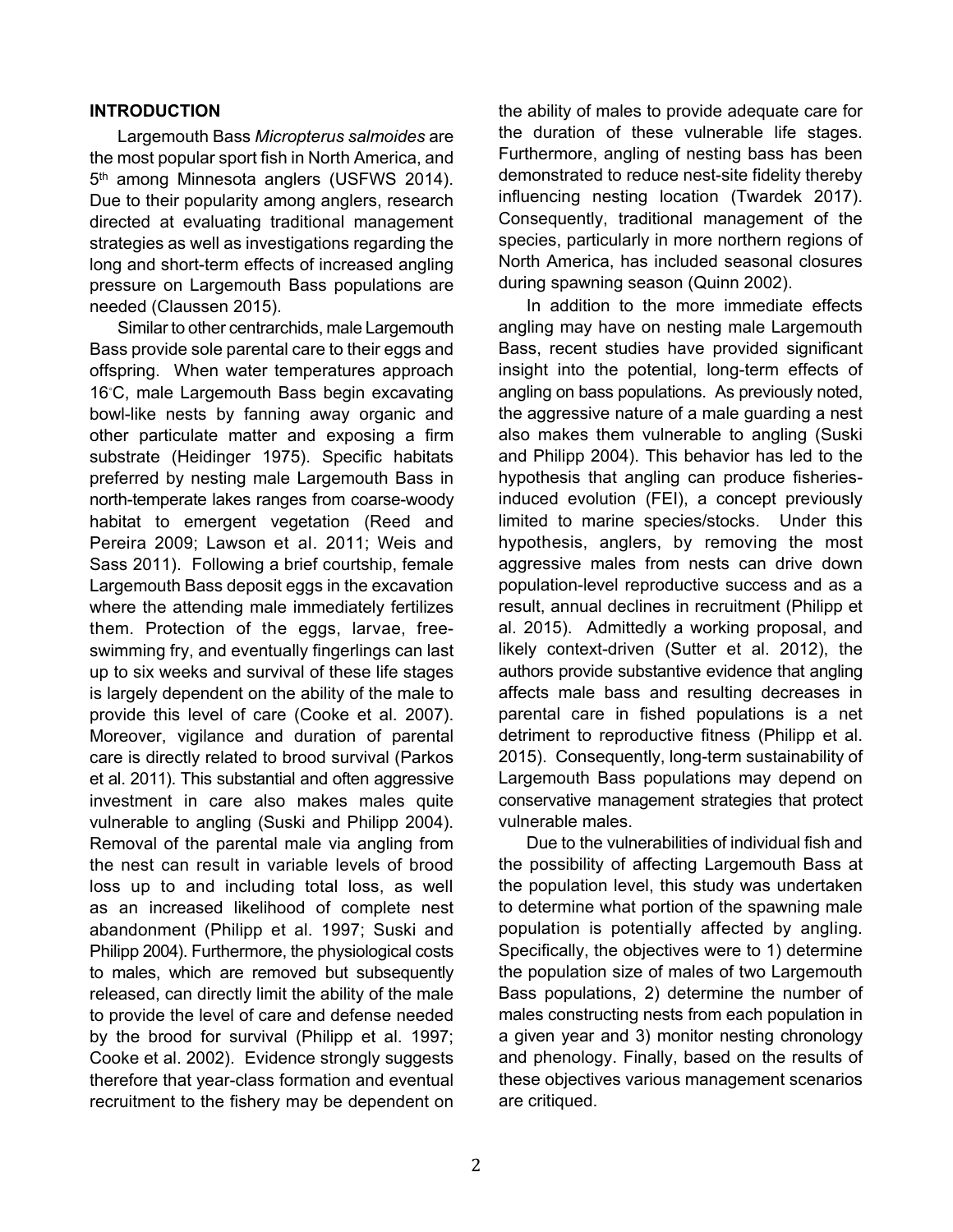# **METHODS**

# *Study Lakes*

Largemouth Bass populations in Burgen and Union Lakes, both located in Douglas County, near the City of Alexandria, Minnesota were subjects of this study. Burgen Lake is 70 ha (19 littoral ha) with a maximum depth of 14.6 m. Spring (May to mid-June) Secchi disk readings ranged from 2.5 to 4 m. Union Lake is 43 ha (23 littoral ha) and also has a maximum depth of 14.6 m. Water clarity during the spring, as measured by a Secchi disk ranged from 3.9 to 5.8 m. Both lakes are moderately productive and the majority of shoreline on both lakes has been residentially developed. Centrarchids, mainly Bluegill *Lepomis macrochirus,* Black Crappie *Pomoxis nigromaculatus,* Pumpkinseed L. *gibbosus,* along with Largemouth Bass compose the bulk of the fish community, although both lakes also contain fishable populations of Northern Pike *Esox lucius* and Walleye *Sander vitreus*. Yellow Perch *Perca flavescens* are present in both lakes while the presence of Cisco *Coregonus artedi* is limited to Burgen Lake.

# *Population Estimates*

Largemouth Bass were collected with a combination of daytime and nighttime electrofishing from 2007 to 2012 during April and May. Each lake was sampled a minimum of 6 times in each year. In all cases the entire shoreline was sampled, and on occasion areas with concentrations of fish were targeted to bolster numbers of both tagged fish and recaptures. Sampling ceased prior to Largemouth Bass spawning and the open season for angling. All Largemouth Bass were collected, measured to the nearest mm (TL) and those > 180 mm tagged with a passive integrated transponder (PIT) tag. Tags were inserted from the posterior of the pelvic girdle internally such that tags sat anterior within the girdle structure. Fish were allowed to fully recover from electrofishing and tagging before being released near the capture site.

Spring abundance of Largemouth Bass in both lakes was determined annually from 2007 to 2011 using the Chapman modification of the Schnabel method. Recaptures were treated as Poisson variables for the calculation of confidence intervals (Ricker 1975; Shroyer et al. 2003). Because male Largemouth Bass approximating 180 mm in Burgen Lake were known to construct

nests (author, unpublished data), and to ensure the majority of males that could potentially build nests were accounted for, estimates included fish exceeding that length. The ratio of males to females in both populations across all years was assumed to be 1:1 and was based on a large sample of Largemouth Bass collected over multiple years from across Minnesota that were examined for sex and maturity (McInerny 2014). Regression analysis was used to examine if a relationship between the number of nesting males and the male population as a whole, existed. To accomplish this, populations from both lakes were combined over the four years that both nest counts were done, and population estimates were made.

# *Nest Counts and Phenology/Chronology*

Each year, from 2008 to 2011, as water temperatures approached 14◦ C searches for nests occurred daily on both lakes. Searches continued until no new nests were observed on two consecutive days. Due to the exceptional water clarity searches were done from a boat with a raised platform and powered by an electric trolling motor. On most occasions nests were visible in water up to 3.3 m deep. For each search event an attempt was made to survey the entire shoreline. However, when weather events such as wind or cloud cover limited the ability to see the lake bottom, lee shores were searched, or the search was cancelled. Although the search followed the shoreline, searches extended out from shore until the depth exceeded 3.5 m. Searches began shortly after dawn and continued throughout the day.

When a nest was found its location was noted with a GPS unit as well as drawn on a map to eliminate duplicate nests. Substrate type, distance to shore, and distance to in-lake habitat (e.g., coarse woody habitat or hardstem bulrush *Scirpus sp*.) was noted, as was the depth of the water. Distance to other nests was also estimated and calculated from GPS points at a later date. Only active nests were included in this study; nests were considered active when the male had been observed on the nest during three consecutive nest days or if the presence of eggs was visually observed. Nest activity was monitored at each visit through mid-June or until the male had either abandoned the nest or fry had dispersed. The date each nest appeared was noted and reported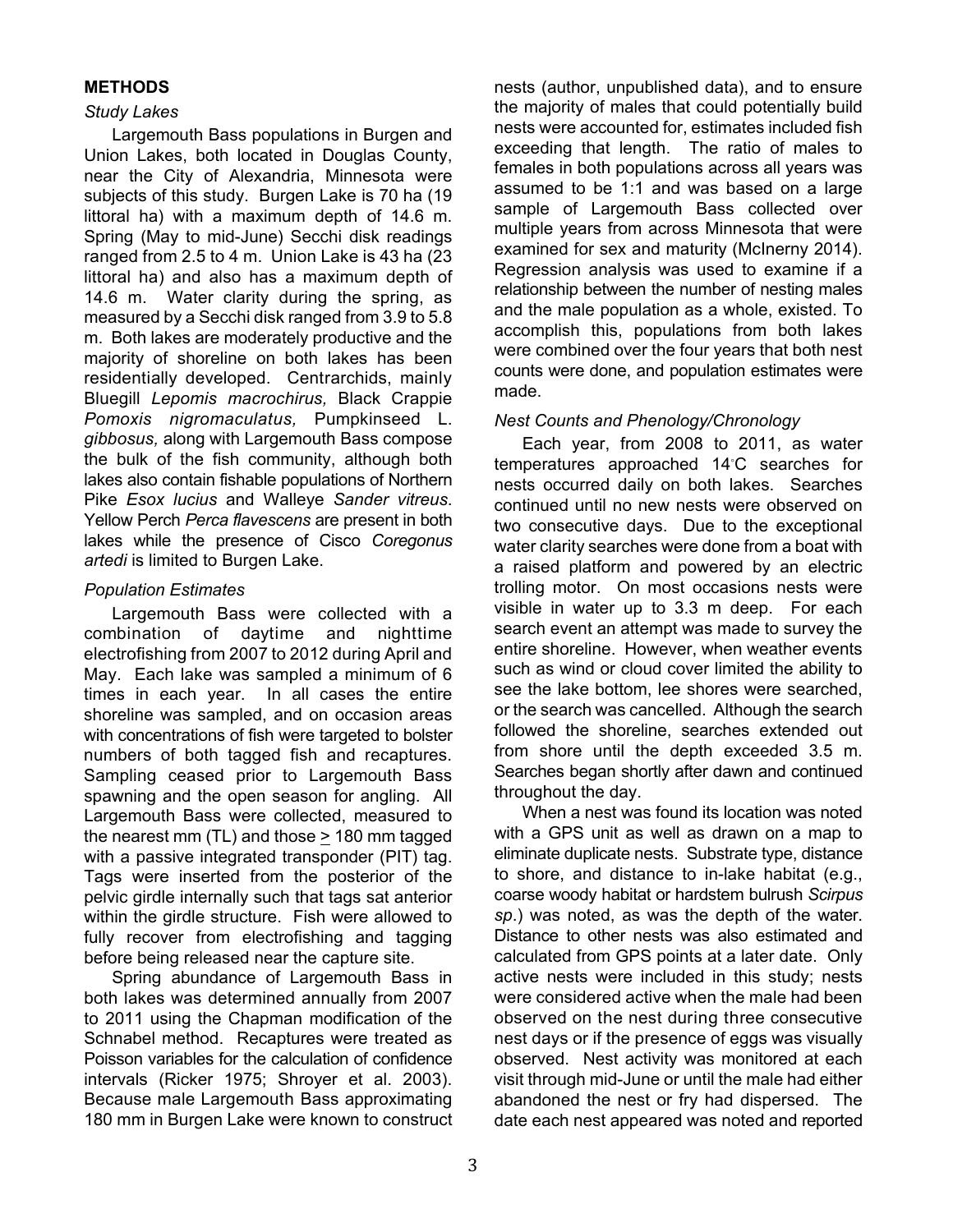as day of year (DOY). Using a submersible wand, each nesting male was also scanned for the presence of a PIT tag.

The amount of preferred nesting habitat was also determined for each lake. This was accomplished by mapping the features previously identified by Reed and Pereira (2009) as preferred nesting habitat, including water less than 3.5 m but greater than 0.3 m in depth, hard substrate, and the presence of previous year's growth of emergent or submerged vegetation. These estimates were completed in 2007 and again in 2011. Active nests found in these areas were considered to be located within preferred habitat.

#### **RESULTS**

Spring population estimates of Largemouth Bass 180 mm and longer in Burgen Lake ranged from a high of 727 in 2009 to a low of 512 in 2011, or 40 and 28 per littoral ha respectively (Table 1). Union Lake estimates ranged from 432 in 2009 to 297 in 2011 or 19 and 12 per littoral ha, respectively (Table 1). Estimates of males in the population, assuming a 1:1 ratio, therefore ranged from a high of 363 in Burgen Lake in 2009 to a low of 149 in Union Lake in 2011.

Nests counted on Union Lake ranged from a high of 40 in 2010 to a low of 19 in 2008, representing 24 and 10.3% of the male population, respectively (Table 2). On Burgen Lake, active nests ranged from a high of 27 in 2010 to a low of 22 in 2011, representing 8.5% of the males in the population in both years (Table 2). No significant relationship was found between the number of nesting male bass and the number of males in the population ( $r^2$  = 0.04).

In all years, nest construction began on the same day in both lakes. Active nests appeared as early as DOY 126 in 2010 and as late as DOY 155 in 2008 (Table 3). Median DOY for active nests was 141.

The estimated amount of preferred spawning habitat did not change between 2007 and 2011 on either lake. On Burgen Lake the amount of preferred habitat was estimated at 9 ha while 17 ha were designated as preferred habitat on Union Lake, representing 13 and 24%, respectively, of the area of each lake (Table 2). A low of 74 to a high of 93% of nests were located in this habitat.

| Year (Lake) | Population<br>Estimate | 95% CI  | Males (N) | Males/littoral ha |
|-------------|------------------------|---------|-----------|-------------------|
| 2007(B)     | 525                    | 386-693 | 263       | 29.1              |
| $2007$ (U)  | 315                    | 272-441 | 158       | 13.7              |
| 2008(B)     | 649                    | 512-831 | 330       | 36.3              |
| $2008$ (U)  | 370                    | 343-436 | 185       | 16.0              |
| 2009(B)     | 727                    | 589-879 | 364       | 40.2              |
| $2009$ (U)  | 432                    | 358-518 | 216       | 18.8              |
| 2010(B)     | 634                    | 464-811 | 317       | 35.0              |
| 2010 (U)    | 338                    | 288-392 | 169       | 14.7              |
| 2011(B)     | 512                    | 409-634 | 259       | 28.0              |
| 2011 (U)    | 297                    | 245-351 | 149       | 12.9              |

TABLE 1. Spring population estimates, including 95% confidence intervals, the number of males estimated in each population and the number of males per littoral hectare of Burgen (B) and Union (U) Lakes, Minnesota. Estimates were made using the Chapman modification of the Schnabel method.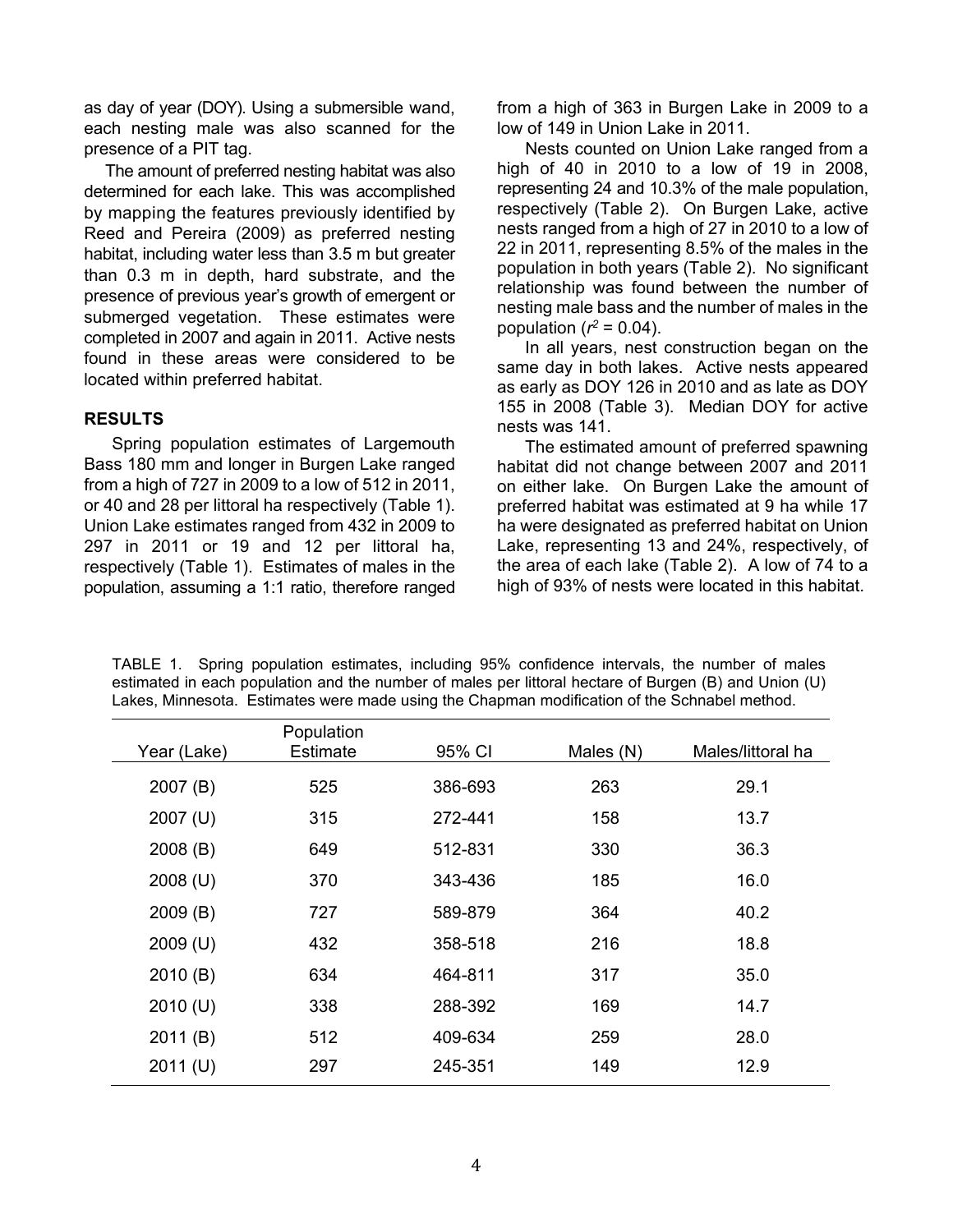|             |         | % Males Nesting |                   |
|-------------|---------|-----------------|-------------------|
| Year (Lake) | # Nests | (lower 95% CI)  | Nests in $PH (%)$ |
| 2008(B)     | 25      | 7.5(4.8)        | 23 (93)           |
| 2008(U)     | 19      | 10.3(5.5)       | 14 (74)           |
| 2009(B)     | 14      | 3.8(2.3)        | 12 (86)           |
| 2009(U)     | 30      | 13.3(8.3)       | 29 (90)           |
| 2010(B)     | 27      | 8.5(5.8)        | 22(81)            |
| 2010(U)     | 40      | 23.6(13.8)      | 33(83)            |
| 2011(B)     | 22      | 8.5(5.3)        | 22 (77)           |
| 2011(U)     | 18      | 12.8(7.3)       | 14 (78)           |

TABLE 2. Number of active nests observed (2008 through 2011), percent population of males nesting (lower 95% CI), and number of active nests found in preferred nesting habitat (%, PH) on Burgen (B) and Union (U) Lakes, Minnesota.

TABLE 3. First date (day of year) of observing active nests on Burgen and Union Lakes, Minnesota, 2007 to 2011, and the opening date of the recreational fishing season for black bass in Minnesota.

| Year | <b>Active Nest</b><br>Observation | Opening of<br><b>Bass Angling</b> |
|------|-----------------------------------|-----------------------------------|
| 2007 | 137                               | 146                               |
| 2008 | 155                               | 145                               |
| 2009 | 142                               | 143                               |
| 2010 | 126                               | 149                               |
| 2011 | 146                               | 148                               |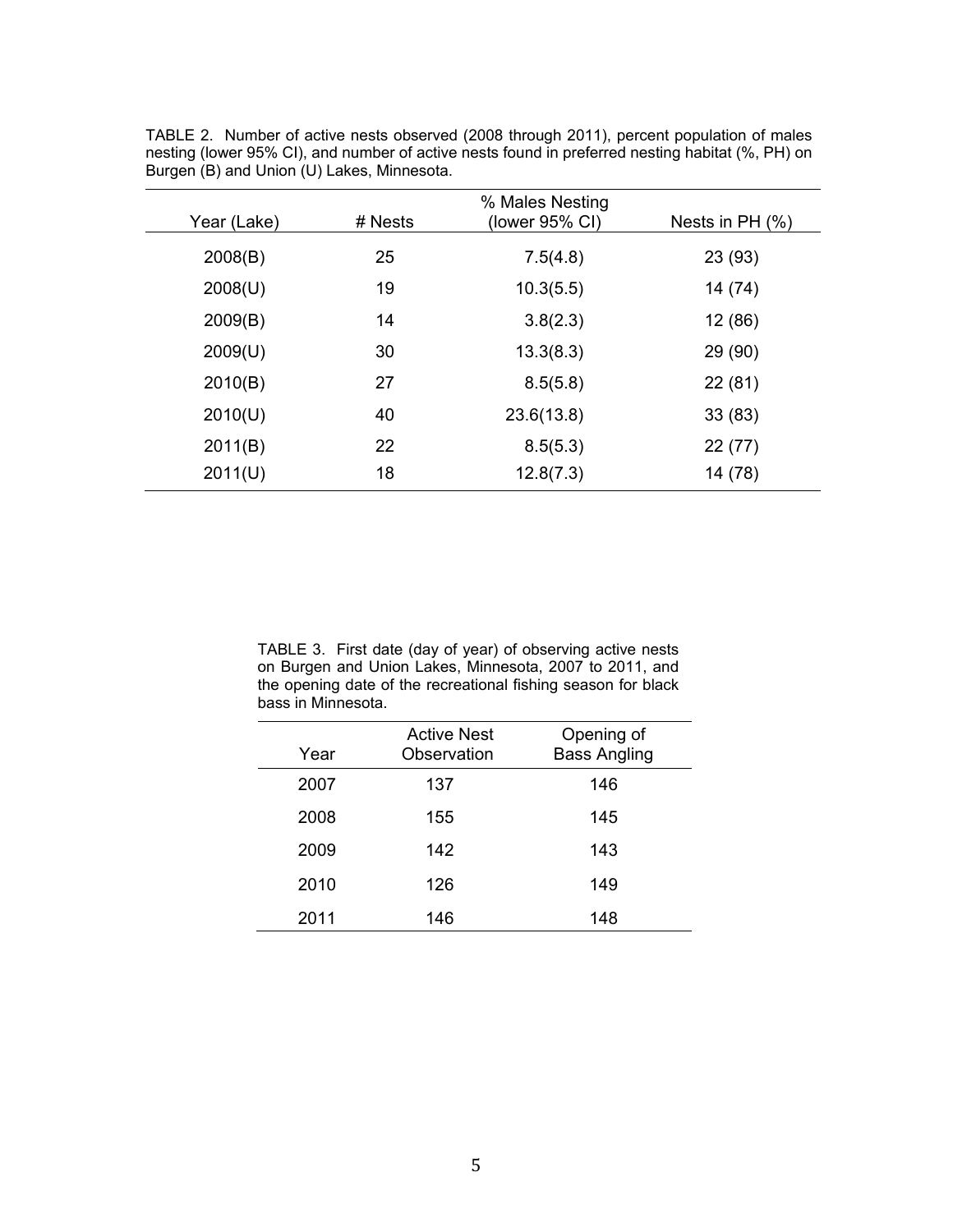## **DISCUSSION**

Based on the estimated springtime abundance of Largemouth Bass in both lakes it appears that in most years a relatively small proportion of the male bass in either population constructs nests. While it is likely that active nests were missed in the current study, based on the exceptional water clarity and small size of both lakes that number is likely minimal. Furthermore, nest searches conducted by an independent group of researchers, using both boat observations and snorkeling on Union Lake in 2014 and 2015 found 26 and 36 nests, respectively; while 81 nests were found in 2013, a number considerably higher than any previous searches of the lake, independent of researcher or method (Loppnow 2017). Reed and Pereira (2009) also found similar numbers of nests in Burgen Lake in 2000 (n = 28). Nest numbers in this study were found to be similar to those found in small Ontario lakes (Philipp et al. 2015) but considerably lower than that found in two small northern Wisconsin lakes (Weis and Sass 2011). Even in the unlikely event that half the nests within either of the lakes had been missed, the percent of males in the population constructing nests would not have exceeded 50% in any year in either lake on one occasion.

It is also possible that variability within the population estimates may have both under and overestimated the number of males within the population actively nesting in a given year. To account for that possibility, it is first helpful to consider the lower 95% C.I. for each population in each year. This conservative approach would likely be useful for examining any management strategies designed to protect actively nesting male Largemouth Bass. Still, when working from this approach, only once would the percent of males constructing nest have exceeded 25%: 27.7% on Union Lake in 2010. Furthermore, population estimates on both lakes, particularly when compared on a per hectare basis, were found to be very similar to other estimates of Largemouth Bass populations in Minnesota. During their evaluation of special regulations, Shroyer et al. (2003) found densities ranging from 7.8 to 37.1 fish per ha in four lakes that are quite similar in size and depth but slightly more productive than

either Burgen or Union lakes. It is worth noting that they also used the Chapman modification of the Schnabel estimation method. Even when taking into account the variability associated with the population estimates, as well as taking into account the possibility of missed nests, it is still apparent that a small proportion of males in either population construct nests in any given year. Therefore, populations in small lakes such as these may be vulnerable, both to catch and release and catch and keep angling during the spawning season. Immediate threats include increased predation on eggs and larvae due to males being removed from their nests and increased physiological stress which can result in nest abandonment as well as a reduced ability to protect eggs and young (Cooke et al. 2002), increased humaninduced nest-site selection (Twardek et al. 2017), as well potential long-term effects of FEI (Philipp et al. 2015). The effects on these populations may also be magnified in north-temperate lakes where Largemouth Bass are often more aggressive in defending their nests and are also limited to one spawning event per year (Sutter et al. 2014). As an example, Philipp et al. (2015) reported that up to 86% of nesting bass in seasonally exploited lakes hit a lure. If this rate were to be applied to the nesting males on Burgen and Union lakes and combined with 100% nest abandonment (Cooke et al. 2002) as few as 2 nests would be remaining in any given year. Granted, this may be considered a worst-case scenario, but the demonstrated vulnerability of these fish calls for conservative approaches to protection, particularly in lakes where recruitment may be low or where preferred nesting habitat is declining. In lakes with adequate to abundant recruitment as well as abundant spawning habitat, managers can be more liberal in allowing for angling opportunities and harvest. This would be particularly true in lakes where populations are expanding into new waters, becoming more abundant due to climate and habitat change, or a combination of those factors (Hansen et al. 2017; Bethke and Schmalz 2020). In instances where recruitment is high and could be affecting growth, managers could use angling to reduce recruitment and improve growth rates (Lopnow 2017).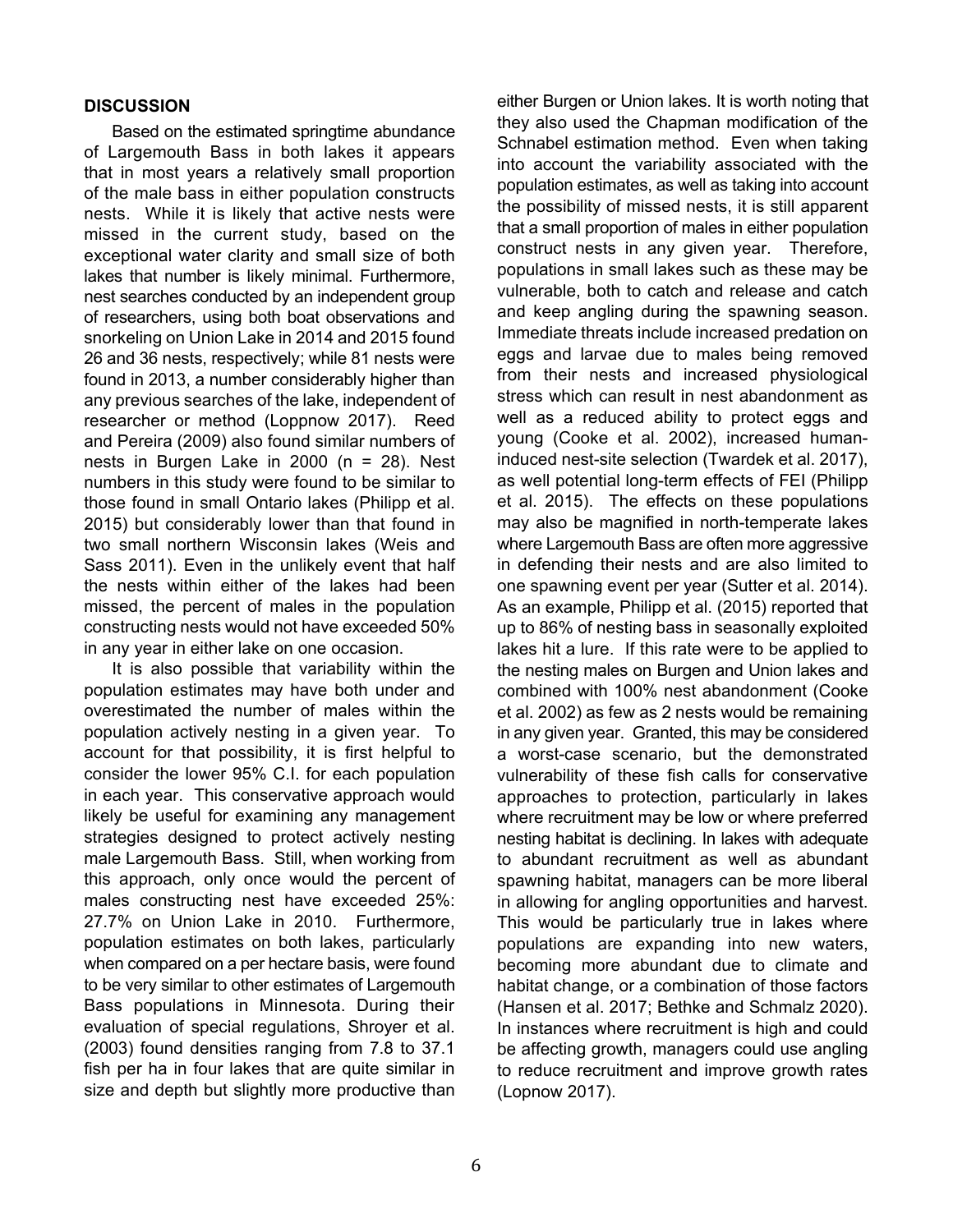Originally designed to protect nesting males, the effectiveness of a closed season with an opening date in late May is questionable, as in most years males will be well into construction and protection when they are first subjected to angling pressure. Monitoring the nesting chronology of these populations demonstrated that Minnesota's closed season (at the time of this study, angling for black bass closed until the Saturday prior to Memorial Day when harvest was then allowed) on black bass angling provided minimal protection to nesting males in either population over the course of the study<sup>[1](#page-6-0)</sup>. Nesting males were protected under the closed season in 2007 and 2010 because nesting began nine to 23 days before the season opened. Largemouth Bass eggs can hatch within 5 days and fry may begin dispersing 3 to 5 days after hatching (Becker 1983; Scott and Crossman 1973). Therefore, full protection of nests would at a minimum require 8 days post spawn. The average date of nest construction on both lakes occurred on DOY 141 whereas the average opening of fishing for black bass in the state was day 146, 5 days after nesting had commenced. In late springs, which occurred in 2008, there was no protection for nesting Largemouth Bass. Should further population monitoring of these and other Largemouth Bass populations indicate

that recruitment is declining or if further research should lend insight into FEI on similar populations, managers should consider more conservative management strategies such as extended closed seasons to protect nesting male bass. These strategies could be more important on small lakes, particularly on those with limited preferred spawning habitat.

Largemouth Bass are also dependent on specific habitats for nesting and nest success (Wagner et al. 2006; Reed and Pereira 2009; Lawson et al. 2011). Similar to other Minnesota populations, males nesting on Burgen, and Union lakes demonstrated a strong affinity for hardstem bulrush and/or coarse woody habitat and firm, sandy substrates (Reed and Pereira 2009). The strong preference for specific habitat and the resulting density of nests, combined with clear water makes nesting males even more vulnerable to anglers who can readily find and target nesting males. In these situations, disproportionally high catch rates during the spawning season can occur (Gwinn and Allen 2010). As a consequence, nest success is likely to decrease, nest abandonment likely to increase or nests are constructed in less than suitable habitat (Twardek et al. 2017). Habitat preservation or enhancement on small, clear lakes should be considered critical for maintaining sustainable Largemouth Bass populations.

<span id="page-6-0"></span><sup>&</sup>lt;sup>1</sup> It should be noted that since the completion of field study for this research, Minnesota regulations now allow for catch and release angling for black bass two weeks prior to the harvest season.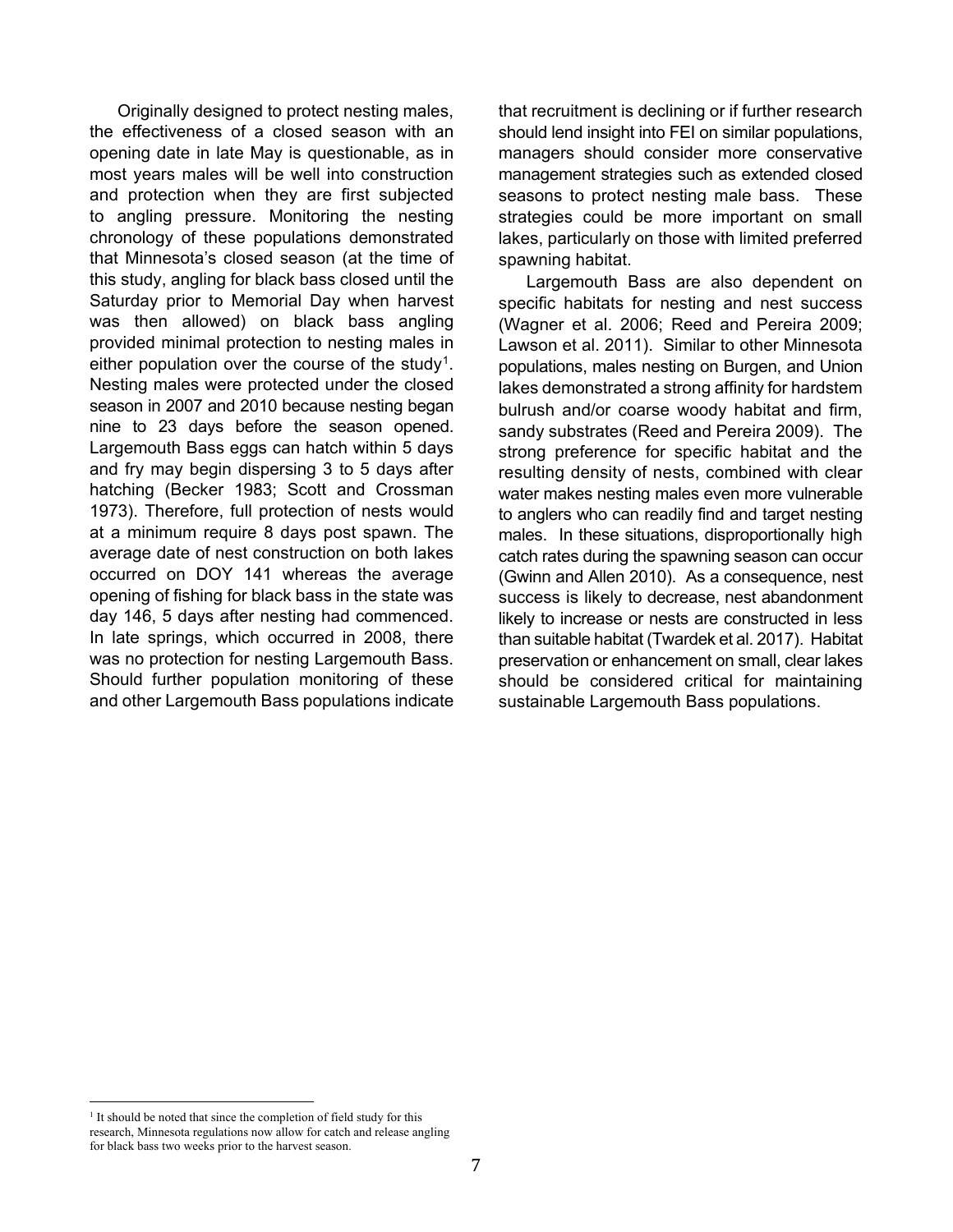### *ACKNOWLEDGMENTS*

*M. McInerny, B. Parsons, and a number of student interns provided valuable field assistance. P. Schmalz, J. Hoxmeier, J. Hansen, and M. McInerny provided manuscript reviews. All applicable national and institutional guidelines for the care and use of animals were followed during the course of this study.*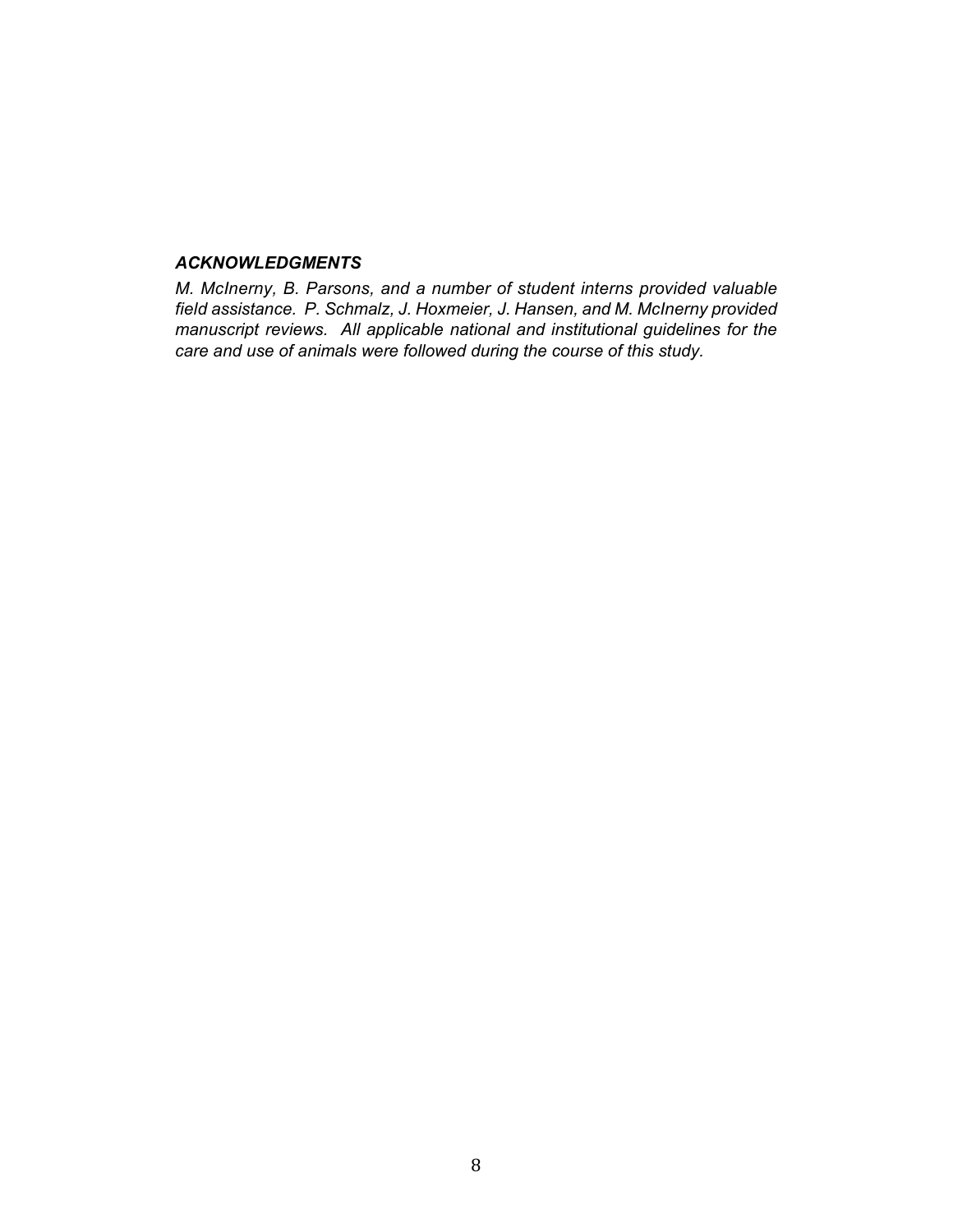# **REFERENCES**

- Becker, G. C. 1983. Fishes of Wisconsin. University of Wisconsin Press, Madison.
- Bethke, B. J., and P. J. Schmalz. 2020. Trophic interactions and regulators of abundance of Largemouth Bass in Northeastern Minnesota. Minnesota Department of Natural Resources, Section of Fisheries Investigational Report 568. St. Paul.
- Claussen, J. E. Largemouth Bass (*Micropterus salmoides* Lacepede, 1802). 2015. *In*: M. D. Tringali, J. M. Long, T. W. Birdsong, and M. S. Allen, (eds) *Black Bass diversity: multidisciplinary science for conservation*. Bethesda, MD: American Fisheries Society, Symposium 82:27-34.
- Cooke, S. J., D. P. Philipp, and P. J. Weatherhead. 2002 Parental care patterns and energetics of Smallmouth Bass *Micropterus dolomieu*, and Largemouth Bass, *M. salmoides*, monitored with activity transmitters. Canadian Journal of Zoology 8:756-770.
- Cooke, S. J., C. D. Suski, K. G. Ostrand, D. H. Wahl, and D. P. Philipp. 2007. Physiological and behavioral consequences of long-term artificial selection for vulnerability to recreational angling in a teleost fish. Physiological and Biochemical Zoology 80:480-490.
- Gwinn, D. C., and M. S. Allen. 2010. Exploring population-level effects of fishery closures during spawning: an example using Largemouth Bass. Transactions of the American Fisheries Society 139:626-634.
- Hansen, G. A., J. S. Read, J. F. Hansen, and L. A. Winslow. 2017. Projected shifts in fish species dominance in Wisconsin lakes under climate change. Global Change Biology 23:1463-1476.
- Heidinger, R. C. 1975. Life history and biology of the Largemouth Bass. *In*: H. Clepper (ed) Black Bass biology and management. Washington DC: Sport Fishing Institute, pp 11-20.
- Lawson, Z. J., J. W. Gaeta, and S. R. Carpenter. 2011. Coarse woody habitat, lakeshore residential development, and Largemouth Bass nesting behavior. North American Journal of Fisheries Management, 31:666- 670.
- Loppnow, G. L. 2017. Induced nest failure as a mechanism for controlling invasive Smallmouth (*Micropterus dolomieu*) and Largemouth Bass (*Micropterus salmoides*). Dissertation. University of Minnesota.
- McInerny, M. C. 2014. Evaluation of standard fishery assessment techniques for use in long-term monitoring. Report 561. Section of Fisheries, Minnesota Department of Natural Resources, St. Paul.
- Parkos, III, J. J., D. H. Wahl, and D. P. Philipp. 2011. Influence of behavior and mating success on brood-specific contribution to fish recruitment in ponds*.* Ecological Applications 21:2576-2586.
- Philipp, D. P., C. Toline, M. F. Kubacki, D. B. F. Philipp, and F. J. S. Phelan. 1997. The impact of catch-and-release angling on the reproductive success of Smallmouth Bass and Largemouth Bass. North American Journal of Fisheries Management 17:557- 567.
- Philipp, D.P., and eight co-authors. 2015. Fisheriesinduced evolution in Largemouth Bass: linking vulnerability to angling, parental care, and fitness. *In*: M.D. Tringali, J.M. Long, T.W. Birdsong, and M.S. Allen, (eds) Black Bass diversity: multidisciplinary science for conservation. Bethesda, MD: American Fisheries Society, Symposium 82, pp 223- 234.
- Quinn, S. 2002. Status of restrictions on black bass fisheries in Canada and the United States. In: D. P. Philipp and M. S. Ridgeway (eds) Black Bass: Ecology, Conservation, and Management. Washington, D.C: American Fisheries Society, pp 455-465.
- Reed, J. R., and D. L. Pereira. 2009. Relationships between shoreline development and nest site selection by black crappie and Largemouth Bass. North American Journal of Fisheries Management 29:943-948.
- Ricker, W.E. 1975. Computation and interpretation of biological statistics of fish populations. Fisheries Research Board of Canada Bulletin 191, Ottawa.
- Scott, W. B., and E. J. Crossman. 1973. Freshwater fishes of Canada. Fisheries Research Board of Canada, Ottawa. Bulletin 184.